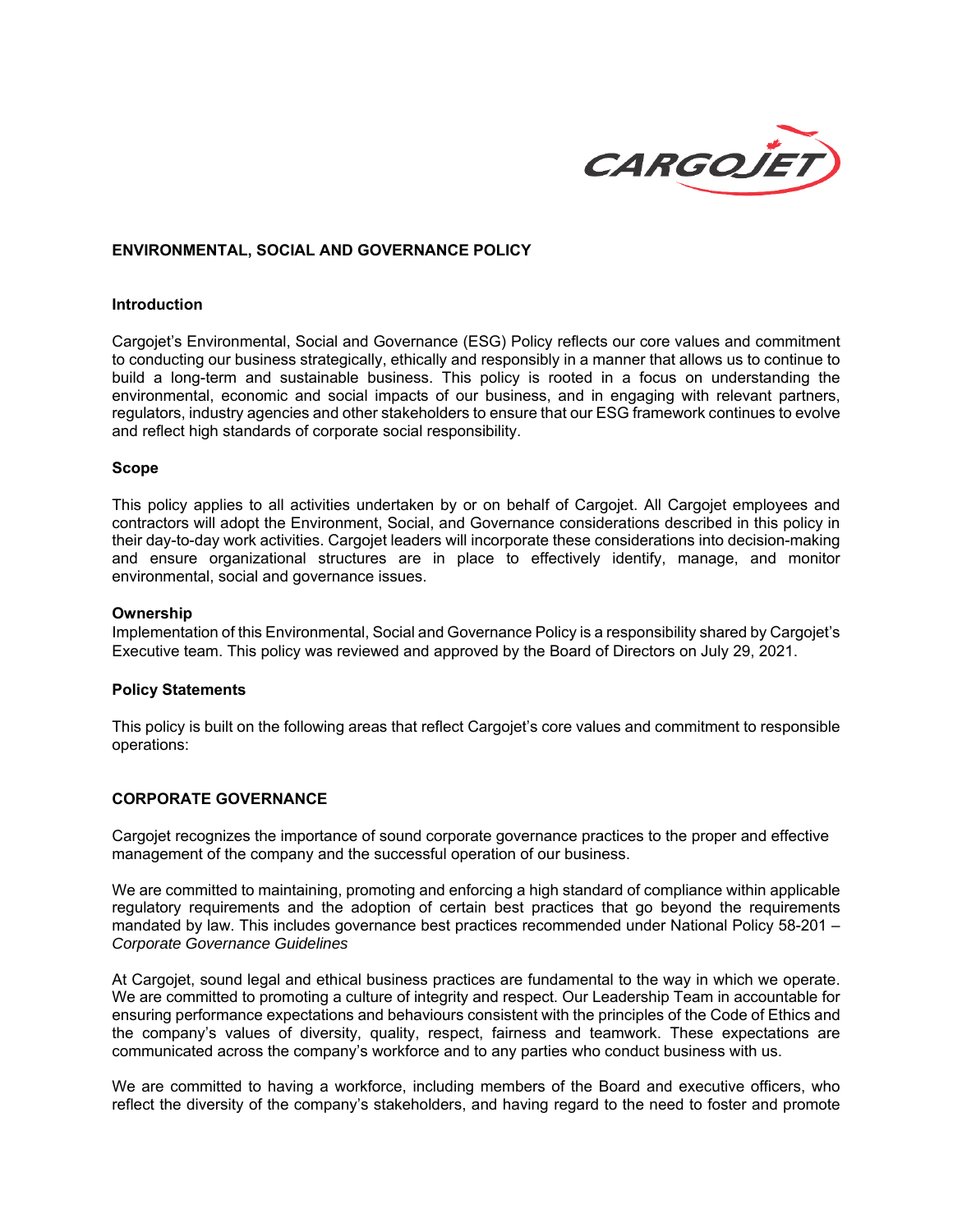diversity with respect to gender, ethnicity, age, sexual orientation, national origin, disability and other characteristics that may otherwise be underrepresented. Our commitment is further reinforced by our Diversity Policy.

# **ENVIRONMENT**

Cargojet is committed to reducing our impact on the environment through sound environmental stewardship. We recognize that working to reduce our impact on the natural environment contributes to a more sustainable future and is viewed as an opportunity to meet our strategic objectives. Cargojet integrates environmental considerations into our business plans, capital spending and investment decisions, operations, communications, performance management, project development and stakeholder relations.

Cargojet is committed to a comprehensive program of initiatives designed to responsibly manage our impact on the natural environment while fostering environmentally sustainable growth. These initiatives are based on the following objectives:

- Encouraging conservation of the environment and natural resources and responsibly managing our environmental impact through energy conservation, efficiency and innovation;
- Meeting or exceeding applicable requirements under environmental laws, regulations and other commitments and obligations;
- Understanding and addressing the impact of our operations on the environment, including climate change and related risks and opportunities;
- Fostering innovation and integrating environmental sustainability considerations into our business decisions, strategies and performance goals;
- Maintaining transparency and accountability with respect to environmental stewardship and impact;
- Engaging with relevant stakeholders (e.g. investors, employees, customers, municipalities, Indigenous communities, suppliers and regulators) as appropriate to consider and discuss Cargojet's environmental management practices and environmental concerns related to our business; and
- **Participation in international industry environmental initiatives**

## **SOCIAL RESPONSIBILITY**

We recognize that we have an impact on our stakeholders, and likewise, that stakeholders impact our business and operations. Cargojet is committed to actions that align with the needs and values of our key stakeholders and reflect a culture of compliance, ethical conduct and good governance.

## *Our people*

Safety is Cargojet's top priority and core value of the company. We are committed to creating working conditions that are safe, fair, and rewarding. Our commitment to employee health and safety is further reflected in our standards, policies and practices.

Cargojet is committed to ensuring that its safety programs and practices are fully compliant to all regulatory requirements and adhere to all applicable workplace and employment standards. We practice and promote ethical operations with consideration for human rights and commit to supporting the principles of the Universal Declaration of Human Rights.

We are committed to providing equal opportunity based on merit, recognizing the exceptional value of a diverse workforce inclusive of Indigenous Peoples, women, visible minorities, and persons with disabilities and people from culturally and linguistically diverse backgrounds, mature age workers and the intergenerational workforce. Cargojet is committed to ensuring that its internal policies, practices, and systems are free from barriers, emphasize the value of diversity, and promote full participation to ensure dignity, respect, and equal access across the company's operations.